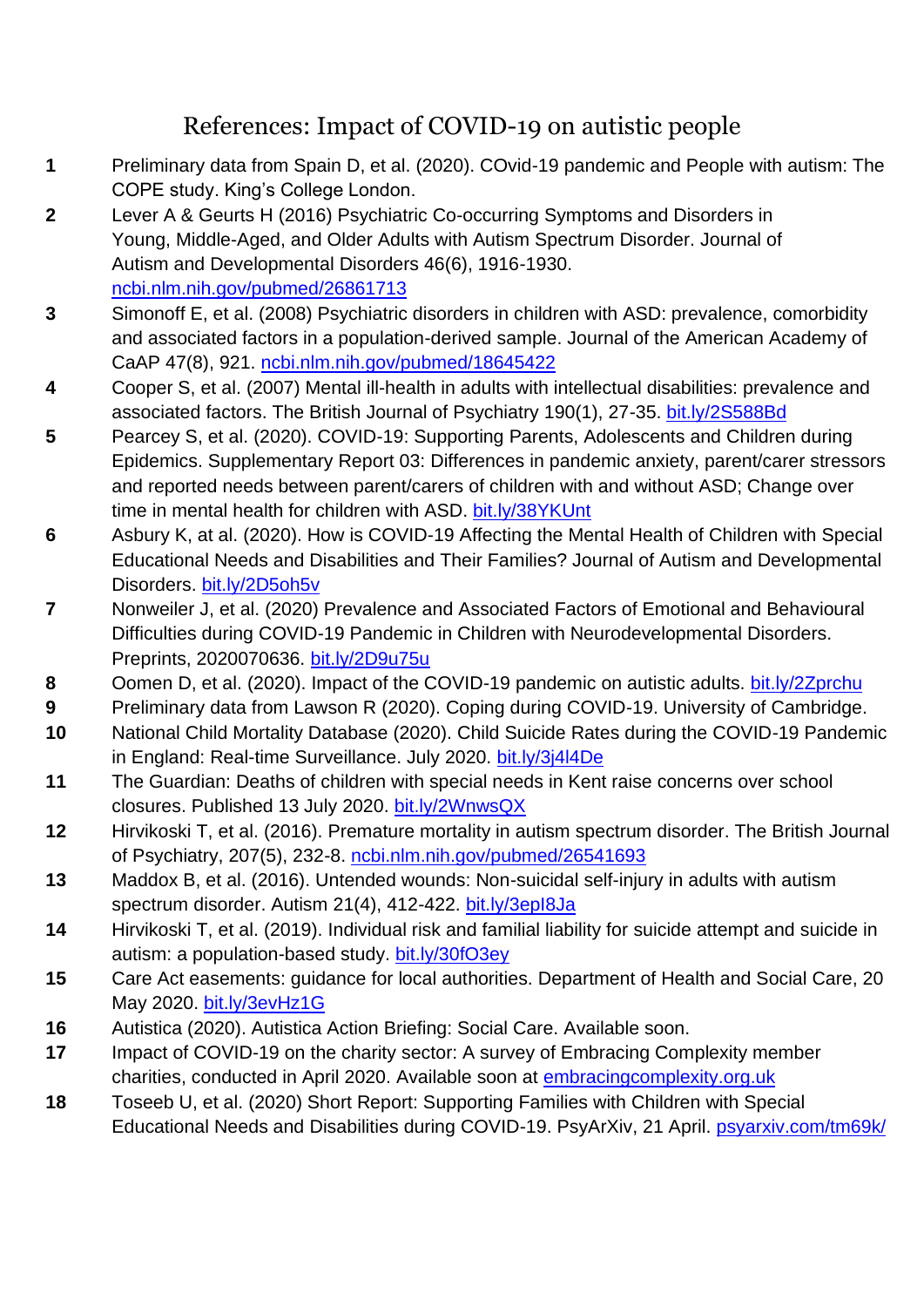- **19** Pavlopoulou G, et al. (2020). Impact of Covid-19 on the experiences of parents and family carers of autistic children and young people in the UK. University College London. [bit.ly/3j48mnS](https://bit.ly/3j48mnS)
- **20** Holmes E, et al. (2020) Multidisciplinary research priorities for the COVID-19 pandemic: a call for action for mental health science. The Lancet 7(6), 547-560. [bit.ly/2OxNrMf](https://bit.ly/2OxNrMf)
- **21** Women and Equalities Select Committee (2020). Unequal impact: Coronavirus (Covid-19) and the impact on people with protected characteristics. Written evidence submitted by Embracing Complexity. [committees.parliament.uk/writtenevidence/2825/html/](https://committees.parliament.uk/writtenevidence/2825/html/)
- **22** Education Select Committee (2020). The impact of COVID-19 on education and children's services. Written evidence submitted by Van Herwegen J, et al. [committees.parliament.uk/writtenevidence/8883/pdf/](https://committees.parliament.uk/writtenevidence/8883/pdf/)
- **23** Rodgers J, et al. (2017) Towards a Treatment for Intolerance of Uncertainty in Young People with Autism Spectrum Disorder: Development of the Coping with Uncertainty in Everyday Situations (CUES) Programme. J Autism Dev Disord 47(12), 3959-3966. [ncbi.nlm.nih.gov/pmc/articles/PMC5676830/](https://www.ncbi.nlm.nih.gov/pmc/articles/PMC5676830/)
- **24** Autistica (2018). Research projects: Coping with uncertainty. [autistica.org.uk/our](https://www.autistica.org.uk/our-research/research-projects/coping-with-uncertainty)[research/research-projects/coping-with-uncertainty](https://www.autistica.org.uk/our-research/research-projects/coping-with-uncertainty)
- **25** Unpublished series of surveys of Autistica Insight Group members, March-May 2020.
- **26** Ameis S, et al. (2020) Coping, fostering resilience, and driving care innovation for autistic people and their families during the COVID-19 pandemic and beyond. Molecular Autism 11, 61. [bit.ly/2ZV1zFx](https://bit.ly/2ZV1zFx)
- **27** Camm-Crosbie L, et al. (2018). 'People like me don't get support': Autistic adults' experiences of support and treatment for mental health difficulties, self-injury and suicidality. Autism. [ncbi.nlm.nih.gov/pubmed/30497279](https://www.ncbi.nlm.nih.gov/pubmed/30497279)
- **28** Hallet S & Crompton C (2018). Too complicated to treat? Autistic people seeking mental health support in Scotland. [amase.org.uk/mhreport](http://amase.org.uk/mhreport)
- **29** Maddox B & Gaus V (2018). Community Mental Health Services for Autistic Adults: Good News and Bad News. Autism in Adulthood. [bit.ly/3eyoNWd](https://bit.ly/3eyoNWd)
- **30** Embracing Complexity (2019). Embracing Complexity: Towards New Approaches For Supporting People with Neurodevelopmental Conditions. [embracingcomplexity.org.uk](http://www.embracingcomplexity.org.uk/)
- **31** Preliminary data from Realpe A et al. (2020) Autistic People and Randomised Controlled Trials (APRiCoT study): COVID-19 supplement. University of Bristol.
- **32** Alfuraydan M, et al. (2020) Use of telehealth for facilitating the diagnostic assessment of Autism Spectrum Disorder (ASD): A scoping review. PLoS ONE 15(7): e0236415. [bit.ly/3jKe12Y](https://bit.ly/3jKe12Y)
- **33** Department for Education (2020). Education, health and care needs assessments and plans: guidance on temporary legislative changes relating to coronavirus (COVID-19). [bit.ly/3fauOZF](https://bit.ly/3fauOZF)
- **34** Autistica (2016). Your questions: shaping future autism research. [autistica.org.uk/downloads/files/Autism-Top-10-Your-Priorities-for-Autism-](https://www.autistica.org.uk/downloads/files/Autism-Top-10-Your-Priorities-for-Autism-Research.pdf)[Research.pdf](https://www.autistica.org.uk/downloads/files/Autism-Top-10-Your-Priorities-for-Autism-Research.pdf)
- **35** NHS (2019). The NHS Long Term Plan. [longtermplan.nhs.uk/wp](https://www.longtermplan.nhs.uk/wp-content/uploads/2019/01/nhs-long-term-plan.pdf)[content/uploads/2019/01/nhs-long-term-plan.pdf](https://www.longtermplan.nhs.uk/wp-content/uploads/2019/01/nhs-long-term-plan.pdf)